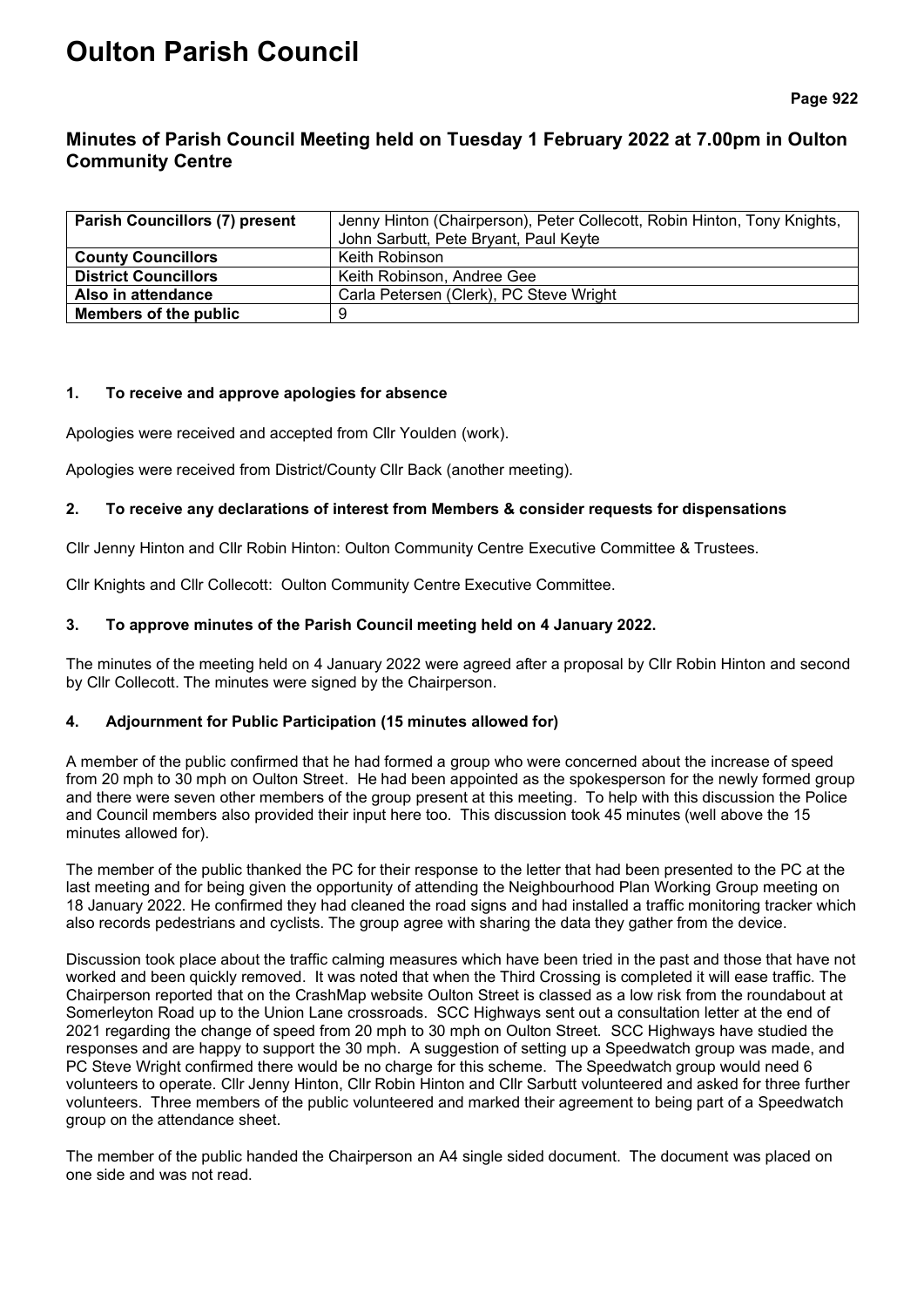# **5. Reports from:**

• **Suffolk Police, PC Steve Wright:** Reported being invited by the PC to attend this meeting to discuss the proposed increase from 20 mph to 30 mph on Oulton Street. The 20 mph stretch is 300m and does not look or feel like a 20 mph zone. The Police acknowledge that there is a speeding issue on Oulton Street. Currently with a 20 mph the camera vans will not come out to monitor a 20 mph road. The proposed increase from 20 mph to 30 mph will then allow for enforcement. Confirmed that any road obstruction will naturally slow traffic. PC Steve Wright was thanked for attending.

#### PC Steve Wright left at 7.40 pm

The Chairperson, in a display of openness let the public session continue until 7.45 pm to enable further discussion on the report given by PC Steve Wright.

8 members of the public left at 7.45 pm

- **Parish Clerk:** Report circulated to Councillors before the meeting. Since preparing the report a few extra items have been added to the report. The PC has successfully secured three Treebilee oak trees. Cllr Youlden has offered to collect them with his trailer. There has been an update on the Local Council Award Scheme. A letter of achievement has been received from NALC and the certificate is now in the post. The Camps Heath defibrillator was needed to be used for a resident the night before this meeting. Extremely worryingly the Ambulance Service could not find details of the defibrillator on their system. Fortunately, the Ambulance Service managed to get to the patient in time. This incident has been reported to the supplier of the defibrillator Community Heartbeat Trust who was responsible for registering this defibrillator. It was agreed a complaint would be lodged with Community Heartbeat Trust. The defibrillator at the Community Centre was registered by the Clerk and is on the Ambulance Service system.
- **County & District Councillor Keith Robinson:** Reported sending through his monthly report. A copy is available on the PC website. There will be free street party licences for the Queens Platinum Jubilee. Due to discussions in public participation and with PC Steve Wright a vote was carried out to reconfirm the proposed increase of speed from 20 mph to 30 mph on Oulton Street. The vote was as follows: 6 voted YES, 1 vote AGAINST. The PC majority vote was in favour of continuing with the process to increase the speed from 20 mph to 30 mph on Oulton Street.
- **County & District Councillor Edward Back:** None.
- **District Councillor Andree Gee:** Reported on having monthly meetings due to budget setting. The Enabling Communities Budget joint application with District Cllr Edward Back has been successful. The grant for £2000 will go towards converting a storage area into an office for use by the Oulton Community Centre Manager and Oulton Parish Council. The funds should be received very soon.
- **Neighbourhood Plan Working Group:** The Chairperson reported the Regulation 14 responses had been received and issues which were raised have been incorporated where possible into the final draft plan.The Woods Meadow Country Park Ranger will be attending the next Neighbourhood Plan Working Group meeting being held on Monday 7 February 2022 at 1.00 pm in Oulton Community Centre.
- **Oulton Community Centre:** Cllr Collecott reported that someone had kindly offered a chair for the new office in Oulton Community Centre. The Clerk enquired if the chair had a fire label. Cllr Collecott was not sure whether it did however will find out. Cllr Collecott reported that there is a car in the carpark which does not move. The Clerk had checked the number plate and the vehicle does not have tax or insurance. The vehicle will be reported to the Police.
- **St Michael's Church & Oulton Poors Trust:** The Chairperson reported their next meeting will be in March 2022.

# **6. Highways:**

# • **To receive a report on outstanding highways issues**

The blocked ditch in Lime Avenue has been cleared by SCC Highways and is now back to being a fully operational ditch.

Cllr Collecott asked why there was a weight limit on Hall Lane. It was confirmed that this was due to the road being a minor road and plenty of horse riders using the area.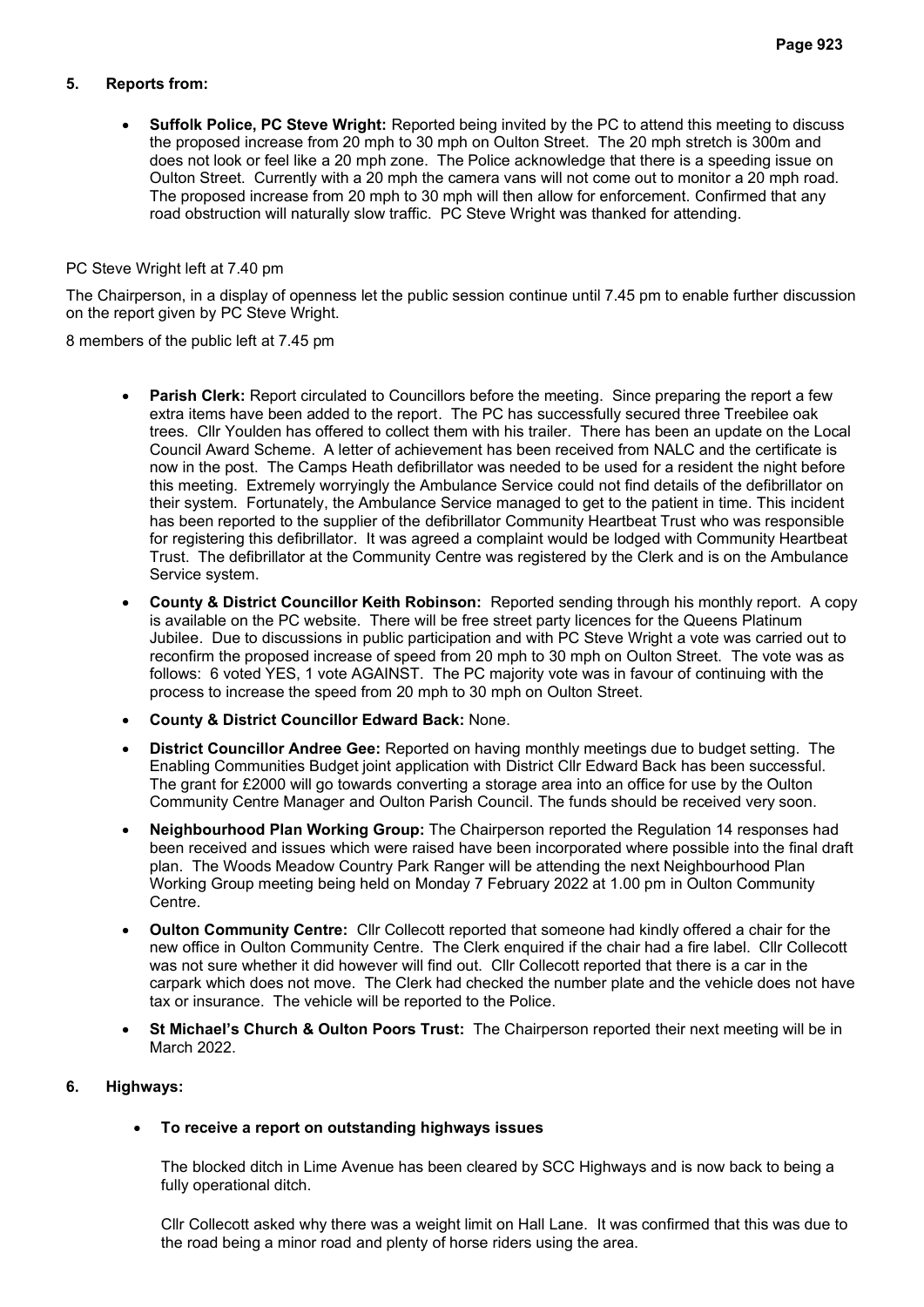SCC Highways have passed over the blocked footpath between No 3 and No 5 The Pastures to the enforcement team for them to investigate and take appropriate action.

# • **To receive Speed Indicator Device (SID) results**

Cllr Knights had prepared the latest SID results, and these were shared with those attending the meeting. The Chairperson thanked Cllr Knights and Cllr Robin Hinton for looking after the two SIDs.

# **7. Planning**

# • **To receive new planning applications and make comment**

DC/22/0181/FUL

Proposal: Single storey rear and side extension to form family room and link to office converted from existing garage.

Site Address: 9 Lupton Close, Oulton, NR32 3QS

Councillors considered the planning application and there were no objections.

# • **To receive results and updates on outstanding applications**

None.

A member of the public left at 8.30 pm.

# **8. Finance:**

- **To receive the income and expenditure figures as at 31 January 2022 –** It was noted.
- **To note the bank balance as at 31 January 2022 – £58096.71**
- **To note receipts** Unity Trust Bank interest on savings accounts 31/12/21 £0.20 and £1.66
- **To consider any grant applications –** None.
- **To approve payments.**

Earlier in the day the Clerk had received a quote from Norse for the purchase of assets (which have already been agreed in previous meetings) using CIL money and installation of the three noticeboards. The quote was read out and the Clerk was authorised to raise a purchase order for all the items. All expenditure approved. Proposed by Cllr Collecott and seconded by Cllr Jenny Hinton.

| Payee                                | <b>Value</b> | <b>Description</b>                             |
|--------------------------------------|--------------|------------------------------------------------|
| <b>HMRC</b>                          | £18.35       | Income Tax & NIC                               |
| Mrs C Petersen                       | £874.62      | Salary, administrative expenses & mileage      |
| <b>Oulton Community Council</b>      | £20.00       | Room/hall hire                                 |
| <b>Oulton Community Council</b>      | £24.00       | Room hire - Neighbourhood Plan                 |
| <b>Unity Trust Bank</b>              | £18.00       | Bank charges                                   |
| <b>Collective Community Planning</b> | £900.00      | Attendance at Neighbourhood Plan meeting and   |
|                                      |              | review of Regulation 14 Consultation responses |
| <b>Nest Pensions</b>                 | £22.12       | Contributions                                  |
| Norfolk Parish Training &            | £40.00       | Councillor training for Cllr Youlden           |
| Support                              |              |                                                |
| <b>Total</b>                         | £1917.09     |                                                |

#### **9. To discuss plans for the Queen's Platinum Jubilee. Agree upon a course of action.**

Cllr Sarbutt reported that residents near Jenkins Green are looking into holding a street party. Oulton Community Centre is looking into holding a street party/teddy bears picnic. Further details to be discussed at the next meeting.

#### **10. To discuss plans for the Annual Parish Meeting on 13 May 2022. Agree upon a course of action.**

Due to Covid an Annual Parish Meeting had not been held for the last two years. It was agreed an Annual Parish Meeting would be held this year in the Small Hall in Oulton Community Centre. The Blue Boar has in previous years done the catering for the event and will be approached for this year's event. It was agreed to ask the Ranger at Woods Meadow Country Park to provide a talk on what has been happening at the Country Park in the last year.